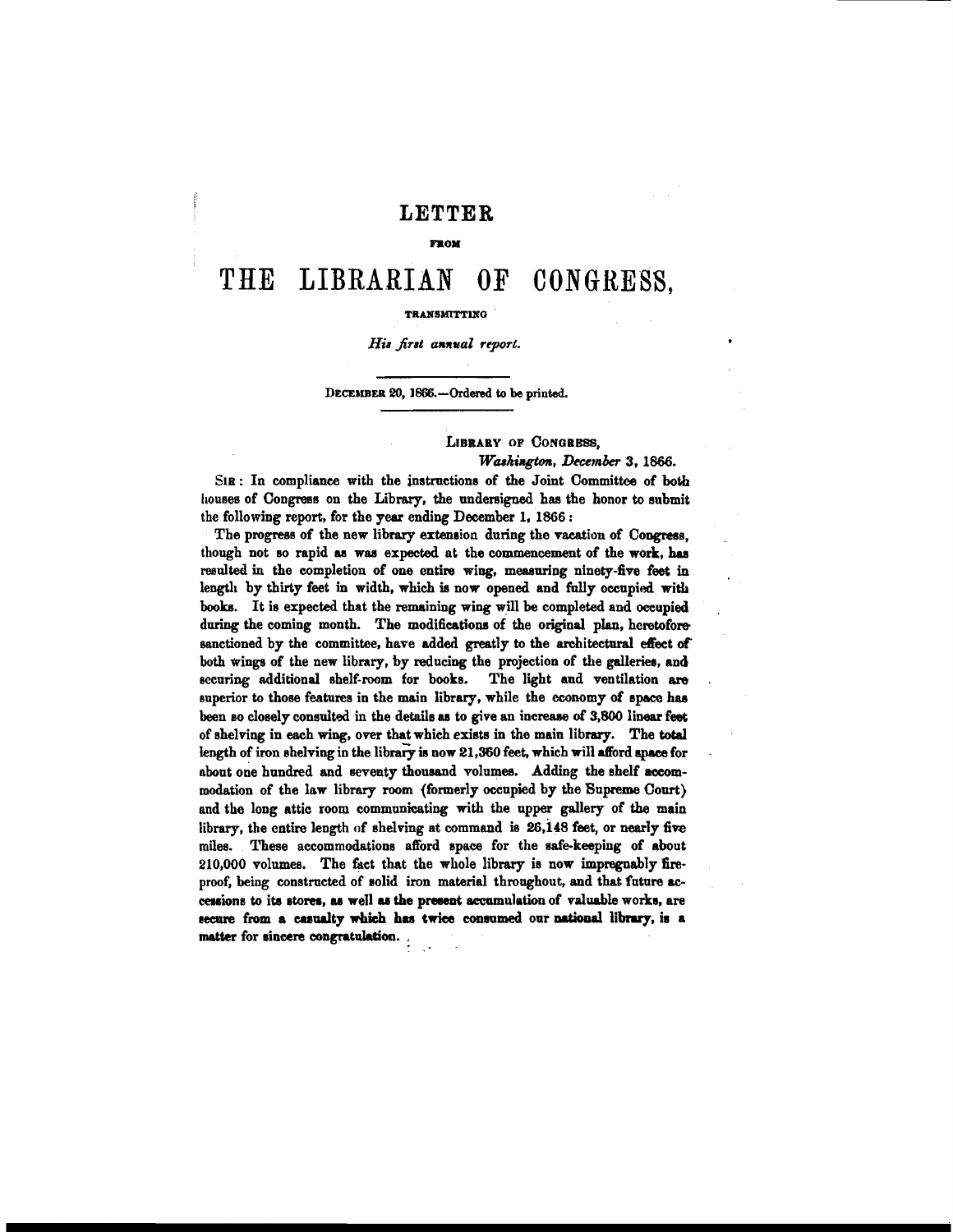# **REPORT OF THE LIBRARIAN OF CONGRESS.**

The warming of both of the wings and of the central library by a current of hot air, brought from the steam heating apparatus of the Senate on the one side and the House of Representatives on the other, has been carried iuto effect. The heat thus obtained proves ample for the purpose, and when the fluce, now freshly coated, shall have become thoroughly dried, there is every reason to expect an atmospllere not only far more comfortable, but also more wholesome than prevailed in the library under the old process of heating by hot-air furnaces. That the warming of the whole library by steam has thus been carried aucceesfully into operation, without encumbering the Capitol with ndditional steam-engines and boilen, is a testimony to the wisdom of the change authorized by the committee in the method of heating.

In the furnishing of the library, the undersigned has been guided by a desire to secure the most serviceable and permanent furniture that could be obtained, rather than to expend the appropriation for that purpose upon merely ornamental work. One hundred and forty library chairs, one hundred and fifty stands for reaching the upper shelves, and fifteen tables, all of the best selected black walnut, have been made to order, at a cost of about \$2,500. This furniture, with that already on hand, is sufficient to provide every alcove in the library with a seat, besides supplying the reading-room with suitable accommodations for the public. **In** regard to carpeting, the iron floors of the galleries throughout the library are being covered with Ramptulicon floor-cloth, a fabric composed of India-rubber and cork, which is found to combine the qualities of durability, cheapness, and cleanliness in a higher degree than any carpeting whatever. About \$3,000 of the appropriation has been thus expended, and a farther sum of \$1,400 in furnishings of a miecellaneous character needed for the accommodation of the library. It **ie** proposed to devote the remaining \$3,000 of the appropriation to the furnishing of additional cases, with sliding ahelves, for the safe-keeping of large illustrated works. of which the library now contains a greatly increased number.

The accessions to the library during the year ending December 1, 1866, have been 7,251 volumes, exclusive of about six hundred pamphlets. Of the books. there have been received-

|                                              |  | 66   |  |
|----------------------------------------------|--|------|--|
| By donation (chiefly official documents) 645 |  | - 4  |  |
|                                              |  | - 46 |  |

These additions exceed those of the preceding year  $(1865)$  by 1.215 volumes, and bring the aggregate number of volumes in the library at this date up to 99,650, exclusive of the 40,000 volumes, more or less, of the library belonging to the Smithsonian Institution. The latter collection of books is now in pro-&s of removal, to be incorporated with the library **of** Congress, as a apecinl deposit, by agreement of the Regents of the Smithsonian Institution, and in pnreuance of the proviaions of an act of Congress approved April 5, **16GG.**  This large accession to the treasures of the library is especially valuable in the range of scientific books, comprising by far the Jargest collection of the journals

. . .

 $\overline{2}$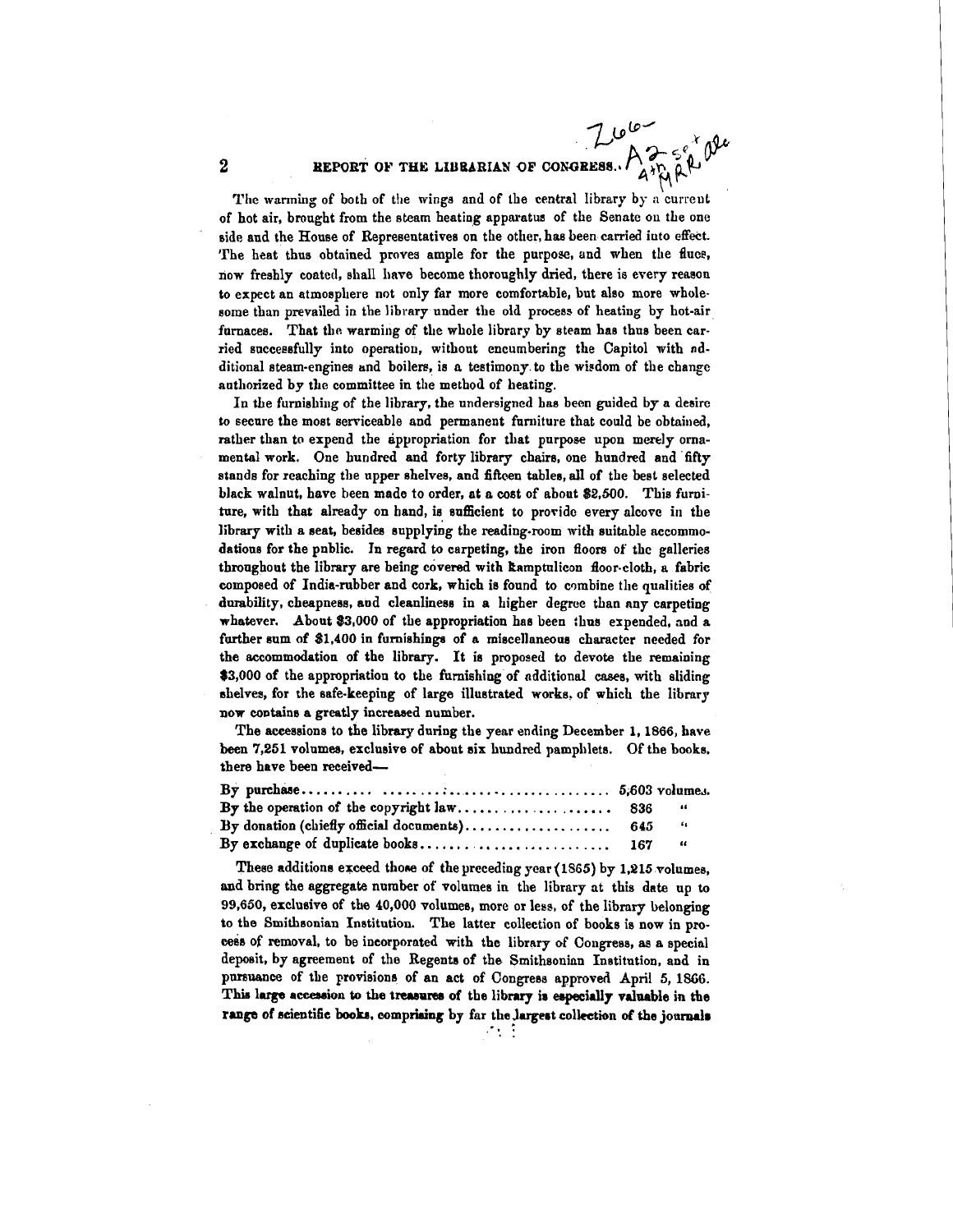**md** transactions of learned societies, foreign and domestic, which exista in America. It is deo found to be an important supplement to the present library In the departments of linguistics, bibliography, statistics, voyages and travels, and works relating to the fine arts; in each of which departments it embraces works of great coat and value, while ita collection of books in all branches of natural history is invaluable. About one-half the collection has already been removed and partially catalogued, while the remainder only awaits the completion of the south wing of the library to be transferred and arranged upon the shelves. It is believed that the greatly enlarged facilities for research thus supplied to readers prosecuting any branch of inquiry will be appreciated by all who have heretofore resorted to the Smithsonian library, while the annual nccessions of valuable books derived from the systematic exchanges by **the**  Smitheoniac Institution of its publications with societies and individuals in all parts of the world, fully compensate Congress for the additional expensea iuvolved in the proper custody of the books belonging to the Smithaonian Institution. The union of the two libraries will prove doubly advantageous to those heretofore resorting to either, and will insure the rapid growth of a great and truly nationnl library, with **fur** greater economy of means than would attend the duplication, so to speak, of two large libraries at the seat of government of the United States.

A copy of the catalogue of additions made to the library during the year ending December 1, 1866, is herewith submitted. Its completion and distribution to members during the first week of the session, notwithstanding the brief time since the adjournment of Congress for the collection and cataloguing of the chief portion of the books, is in great measure due to the efficient co-operation of my assistante. It is proper here **to** observe that the annual supplementary catalogues embrace the titles of books only, the titles **of** pamphleta being reserved for the general catalogue, issoed at intervals of four to five yeare. **The**  present number of pamphlets in the library, bound and unbound, does not exceed six thousand, exclusive of duplicates. Increased attention will hereafter be devoted to enlarging the collection of these often valuable materials for political history.

The projected general catalogue of the library, arranged by subject-matters in alphabetical order, has advanced leas rapidly than wae intended, owing to the pre-occupation of myself and my principal assistants in the labors attending the reception and arrangement of the large accessions of the year. Besides this, the removal and rearrangement of the entire collection of books, (excepting the law library,) and the incorporation with them(and with the catalogue,) **of**  the Smitbsonian addition of about forty thousand volumes, will require the incessant application of the whole library force for some time to come. The great importance of an index by subjects to all who use the library can scarcely be overrated, and the enhanced value of such an index by embracing in it the entire contents of the Smithsonian collection, together with the supplementary catalogues of the last three years, is so apparent as to justify the postponement of the printing of such a catalogue until this wide range of titles can be incorporated. The index to the last general catalogue, issued in 1864, is now nearly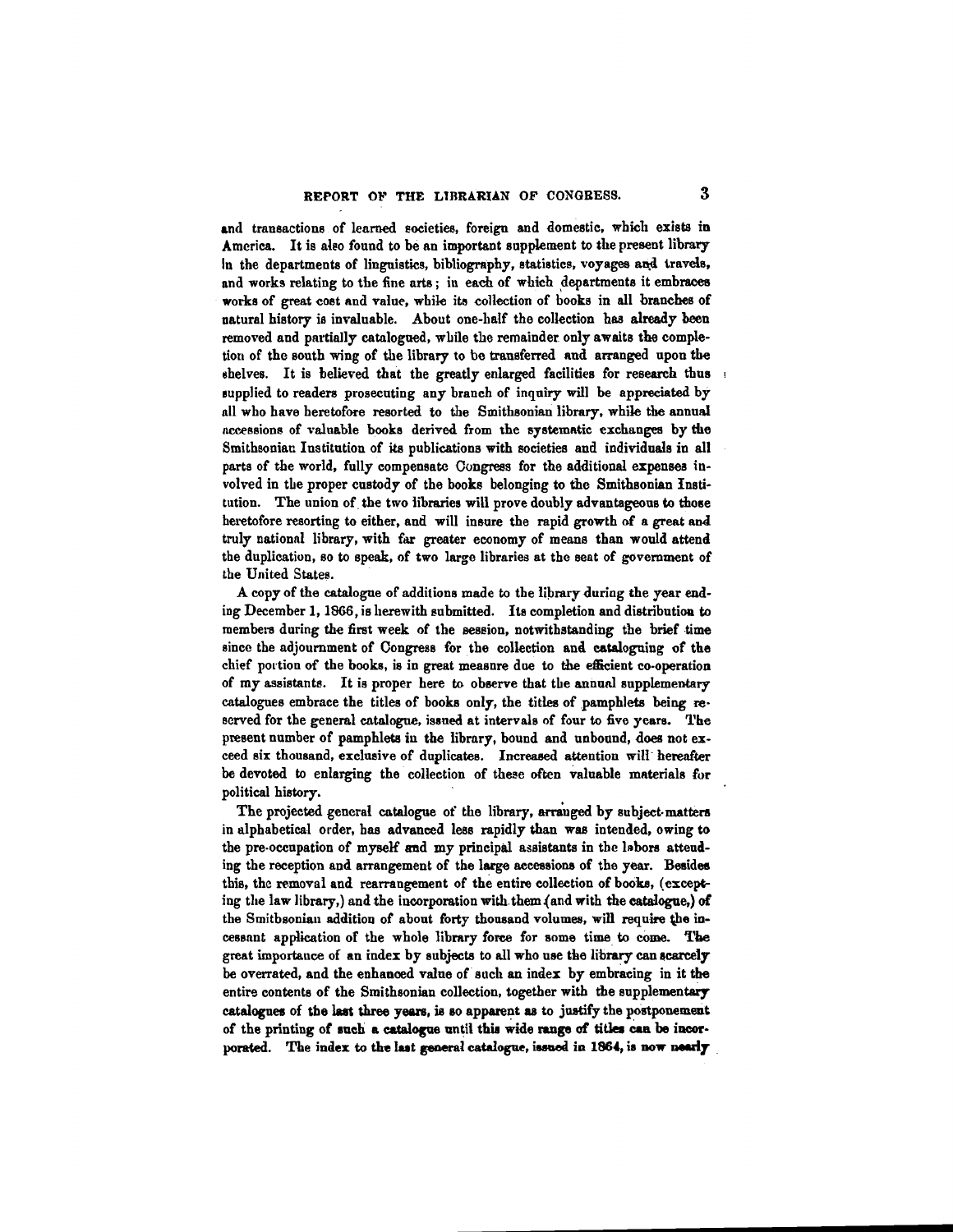completed, but the incorporation above referred to, **of** the whde present contents of the library in a single alphabetical catalogue, analysed by subject-matters, will be a task involving much time and labor, but none the less necessary to be accomplished.

The financial accounts of the library have been kept, as for many years past<sup>\*</sup> by the Register of the Treasury, as disbursing agent of the Joint Committee on the Library. The balances on hand to the credit of the several funds in charge of the committee are the following, including the amount of undrawn appropriations in the treasury of the United States:

|   |                                                                            | \$2,525 90 |       |  |
|---|----------------------------------------------------------------------------|------------|-------|--|
|   | Fund for purchase of law books                                             | 1,828 46   |       |  |
|   |                                                                            |            |       |  |
|   | Fund for purchase of files of leading American newspapers                  | 2,090 35   |       |  |
|   | Fund for purchase of furniture                                             | 6,525 90   |       |  |
|   | Fund for removal of the Smithsonian library                                | 355 71     |       |  |
|   | Fund for purchase of the law library of James L. Petigru                   | 5,000 00   |       |  |
|   | Fund for contingent expenses                                               | 1,970 46   |       |  |
|   |                                                                            | 100 65     |       |  |
|   | Fund for ornamenting the Capitol with works of art                         | 16,500 00  |       |  |
|   | Fund for portraits of the Presidents of the United States                  | 5,000 00   |       |  |
|   | Fund for Powell's painting of a naval victory, for the Capitol             | 23,000 00  |       |  |
|   | Fund for completing the publication of the works of the United             |            |       |  |
|   | States Exploring Expedition                                                |            | 17 14 |  |
|   | $\sqrt{2}$ Fund for pay of arrears and artists of the Exploring Expedition | 5,837 75   |       |  |
|   | Fund for replacing the works of the Exploring Expedition de-               |            |       |  |
|   |                                                                            | 1,346 10   |       |  |
|   | Fund for putting in order the plates of the Exploring Expedition           | 457 79     |       |  |
|   |                                                                            | 1,171 32   |       |  |
|   |                                                                            | 3,486 94   |       |  |
|   |                                                                            | 1,000 00   |       |  |
| 7 | Fund for publishing the writings of James Madison $\ldots \ldots \ldots$   | 100 13     |       |  |
|   |                                                                            |            |       |  |

The undersigned deems it proper to call the attention of the committee to some necessities of the library. It has been found indispensable to erect several light iron stairways, occupying little room, at the eastern extremity of each wing of the library, to facilitate communication with the alcoves of the three new galleries. Thie improvement will save an incalculable amount of time, by diminishing the space which would otherwise have to be traveraed in the daily service of books to those who use the library. It is respectfully recommended that this modification of the original plans, rendered necessary by practical experience, be sanctioned by the committee.

The need of a new sky-light, to replace the present oue over the central library room, is too apparent npon inspection to require more than a brief mention. The ornamented glass is discolored and darkened by the fall of substances from above, and the frequent breaking of the sky-light during the progress of work upon the dome has led to patching it with various kinds of glass, so as to render it very unsightly, and out of harmony with the clearness and